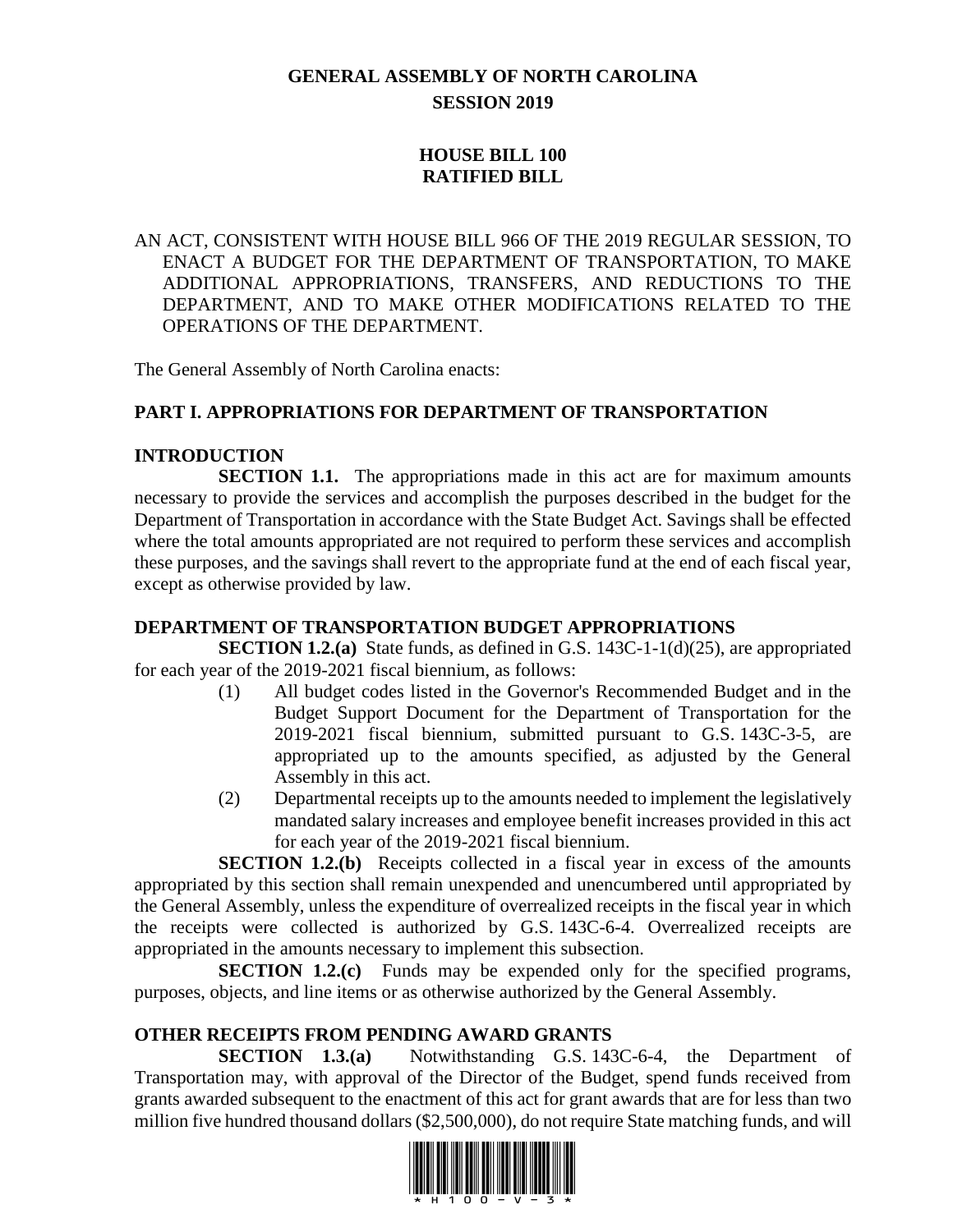not be used for a capital project. The Department of Transportation shall report to the Joint Legislative Commission on Governmental Operations within 30 days of receipt of such funds.

The Department of Transportation may spend all other funds from grants awarded after the enactment of this act only with approval of the Director of the Budget and after consultation with the Joint Legislative Commission on Governmental Operations.

**SECTION 1.3.(b)** The Office of State Budget and Management shall work with the Department of Transportation to budget grant awards according to the annual program needs and within the parameters of the respective granting entities. Depending on the nature of the award, additional State personnel may be employed on a time-limited basis. Funds received from such grants are hereby appropriated and shall be incorporated into the authorized budget of the Department of Transportation.

**SECTION 1.3.(c)** Notwithstanding the provisions of this section, the Department of Transportation may not accept a grant not anticipated in this act if acceptance of the grant would obligate the State to make future expenditures relating to the program receiving the grant or would otherwise result in a financial obligation as a consequence of accepting the grant funds.

## **ESTABLISHING OR INCREASING FEES**

**SECTION 1.4.(a)** Notwithstanding G.S. 12-3.1, the Department of Transportation is not required to consult with the Joint Legislative Commission on Governmental Operations prior to establishing or increasing a fee to the level authorized or anticipated in this act.

**SECTION 1.4.(b)** Notwithstanding G.S. 150B-21.1A(a), the Department of Transportation may adopt an emergency rule in accordance with G.S. 150B-21.1A to establish or increase a fee as authorized by this act if the adoption of a rule would otherwise be required under Article 2A of Chapter 150B of the General Statutes.

## **PART II. HIGHWAY FUND AND HIGHWAY TRUST FUND**

#### **CURRENT OPERATIONS AND EXPANSION/HIGHWAY FUND**

**SECTION 2.1.** Appropriations from the State Highway Fund for the maintenance and operation of the Department of Transportation and for other purposes as enumerated are made for the fiscal biennium ending June 30, 2021, according to the following schedule:

| FY 2019-2020  | FY 2020-2021  |
|---------------|---------------|
|               |               |
| \$89,090,615  | \$89,105,965  |
|               |               |
| 40,700,089    | 40,700,089    |
| 46,643,869    | 36,100,000    |
| 1,450,263,015 | 1,540,896,422 |
| 267,914       | 267,914       |
| 358,030       | 358,030       |
| 147,500,000   | 154,875,000   |
|               |               |
| 50,379,026    | 50,879,026    |
| 95,154,993    | 95,154,993    |
| 142,846,918   | 146,346,918   |
| 48,122,269    | 48, 347, 269  |
|               |               |

Page 2 House Bill 100-Ratified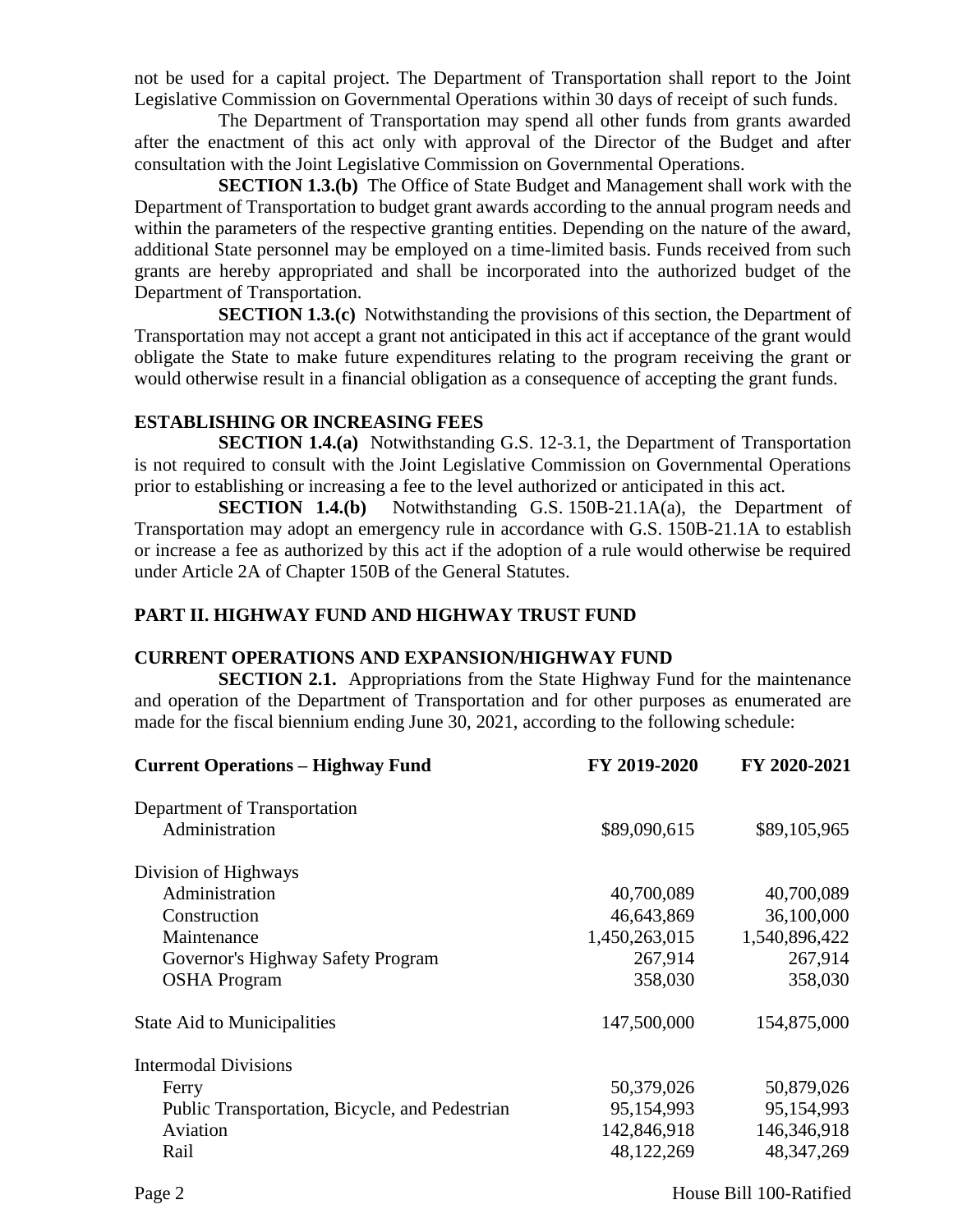| <b>Total Highway Fund Appropriations</b>                  | \$2,303,300,000 | \$2,408,500,000 |
|-----------------------------------------------------------|-----------------|-----------------|
| Capital Improvements                                      | 8, 201, 222     | 7,707,500       |
| Compensation, Benefits,<br>Reserves, Transfers, and Other | 41,000,270      | 54, 364, 768    |
| Division of Motor Vehicles                                | 142,771,770     | 143,396,106     |

## **HIGHWAY FUND AVAILABILITY**

**SECTION 2.2.** The Highway Fund availability used in developing the 2019-2021 fiscal biennial budget is shown below:

| <b>Highway Fund Availability</b> | FY 2019-2020    | FY 2020-2021    |
|----------------------------------|-----------------|-----------------|
| <b>Motor Fuels Tax</b>           | \$1,520,100,000 | \$1,569,500,000 |
| <b>Highway Short-Term Lease</b>  | 10,000,000      | 10,000,000      |
| Licenses and Fees                | 772,200,000     | 828,000,000     |
| Investment Income                | 1,000,000       | 1,000,000       |
| <b>NCRR</b> Dividend Payment     | 4,100,000       | 4,200,000       |
| Repeal Dividend Payment          | (4,100,000)     | (4,200,000)     |
|                                  |                 |                 |

#### **HIGHWAY TRUST FUND APPROPRIATIONS**

**SECTION 2.3.** Appropriations from the State Highway Trust Fund for the maintenance and operation of the Department of Transportation and for other purposes as enumerated are made for the fiscal biennium ending June 30, 2021, according to the following schedule:

| <b>Current Operations - Highway Trust Fund</b> | FY 2019-2020    | FY 2020-2021    |
|------------------------------------------------|-----------------|-----------------|
| Program Administration                         | \$35,626,560    | \$35,626,560    |
| <b>Bonds</b>                                   | 88,334,015      | 56,824,500      |
| Turnpike Authority                             | 49,000,000      | 49,000,000      |
| <b>State Ports Authority</b>                   | 45,000,000      | 45,000,000      |
| <b>FHWA State Match</b>                        | 4,640,000       | 4,640,000       |
| Strategic Prioritization Funding Plan for      |                 |                 |
| <b>Transportation Investments</b>              | 1,376,699,425   | 1,465,308,940   |
| <b>Transfer to Visitor Center</b>              | 400,000         | 400,000         |
| <b>Total Highway Trust Fund Appropriations</b> | \$1,599,700,000 | \$1,656,800,000 |

#### **HIGHWAY TRUST FUND AVAILABILITY**

**SECTION 2.4.** The Highway Trust Fund availability used in developing the 2019-2021 fiscal biennial budget is shown below:

| <b>Highway Trust Fund Availability</b> | FY 2019-2020  | FY 2020-2021  |
|----------------------------------------|---------------|---------------|
| Highway Use Tax                        | \$833,900,000 | \$855,500,000 |
| Motor Fuels Tax                        | 618,500,000   | 636,400,000   |
| Fees                                   | 145,300,000   | 162,900,000   |

House Bill 100-Ratified Page 3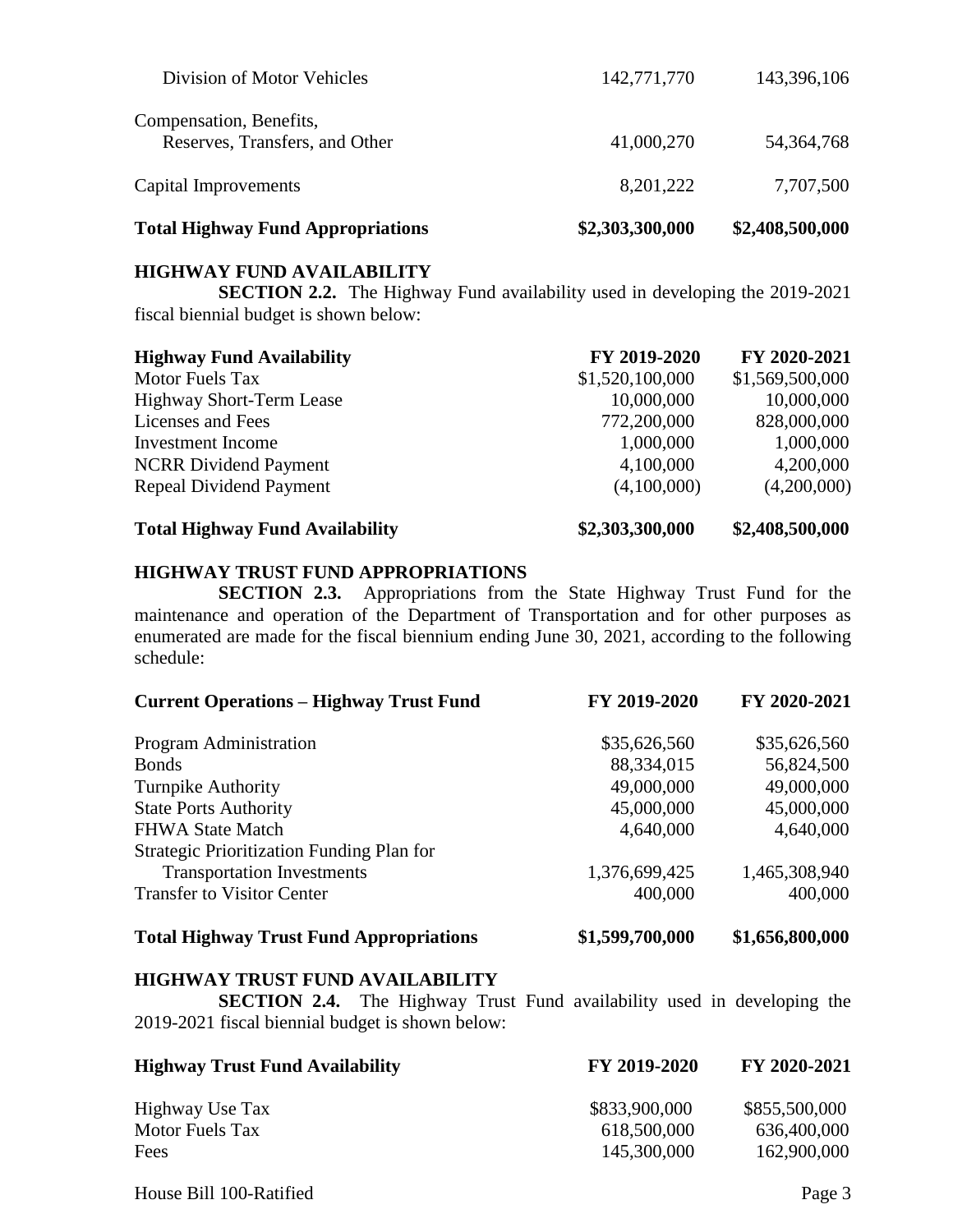#### **PART III. ADJUSTMENTS**

#### **HIGHWAY FUND/USE OF HIGHWAY FUND APPROPRIATIONS**

**SECTION 3.1.** Of the funds appropriated in this act to the Department of Transportation from the Highway Fund, the sum of one hundred ninety-eight million four hundred ninety-one thousand eight hundred nine dollars (\$198,491,809) for the 2019-2020 fiscal year and the sum of two hundred ninety-two million nine hundred ninety-eight thousand nine hundred fifty-seven dollars (\$292,998,957) for the 2020-2021 fiscal year shall be used as follows:

- (1) Rest Area (Fund Code  $1069$ ) \$100,000 in recurring funds for the 2019-2021 fiscal biennium for the acquisition and maintenance of the Ellerbe Rest Area.
- (2) General Maintenance Reserve (Fund Code 0934) \$54,548,272 in recurring funds for the 2019-2020 fiscal year and \$111,738,725 in recurring funds for the 2020-2021 fiscal year for general maintenance activities to address critical maintenance needs.
- (3) Contract Resurfacing (Fund Code 7824) \$7,173,272 in recurring funds for the 2019-2020 fiscal year and \$29,738,724 in recurring funds for the 2020-2021 fiscal year for contract resurfacing projects.
- (4) Bridge Program (Fund Code 7839) \$400,000 in recurring funds for the 2019-2020 fiscal year and \$500,000 in recurring funds for the 2020-2021 fiscal year for the Bridge Program due to a projected increase in revenue estimates, per G.S. 119-18.
- (5) Road and Highway Improvements (Fund Code 7818) \$10,543,869 in nonrecurring funds for the 2019-2020 fiscal year for road and highway improvements, including road widening, school and airport entrances, and other safety projects.
- (6) Capital, Repairs, and Renovations (Fund Code 7826) \$8,201,222 in nonrecurring funds for the 2019-2020 fiscal year and \$7,707,500 in nonrecurring funds for the 2020-2021 fiscal year for facility repairs for several buildings at Division and District locations.
- (7) Aviation Fuel Tax Statutory Adjustment (Fund Code 7830) \$700,000 in recurring funds for the 2019-2020 fiscal year and \$6,800,000 in recurring funds for the 2020-2021 fiscal year based upon the February consensus revenue estimate for the Aviation Fuel Tax. Per G.S. 105-164.44M, the tax collection proceeds are used for improvements to public airports and related economic development purposes.
- (8) Unmanned Aircraft Systems (UAS) Program (Fund Code 7830) \$2,000,000 in nonrecurring funds for the 2019-2020 fiscal year and \$2,000,000 in nonrecurring funds for the 2020-2021 fiscal year for the purchase of equipment, including aircraft systems, mobile command systems, and associated technology.
- (9) Commercial Airport Funds (Fund Code 7830) \$43,717,869 in recurring funds for the 2019-2021 fiscal biennium to support commercial airports across the State.
- (10) General Airport Improvements (Fund Code 7830) \$9,500,000 in nonrecurring funds for the 2019-2020 fiscal year and \$6,900,000 in nonrecurring funds for the 2020-2021 fiscal year for general aviation airports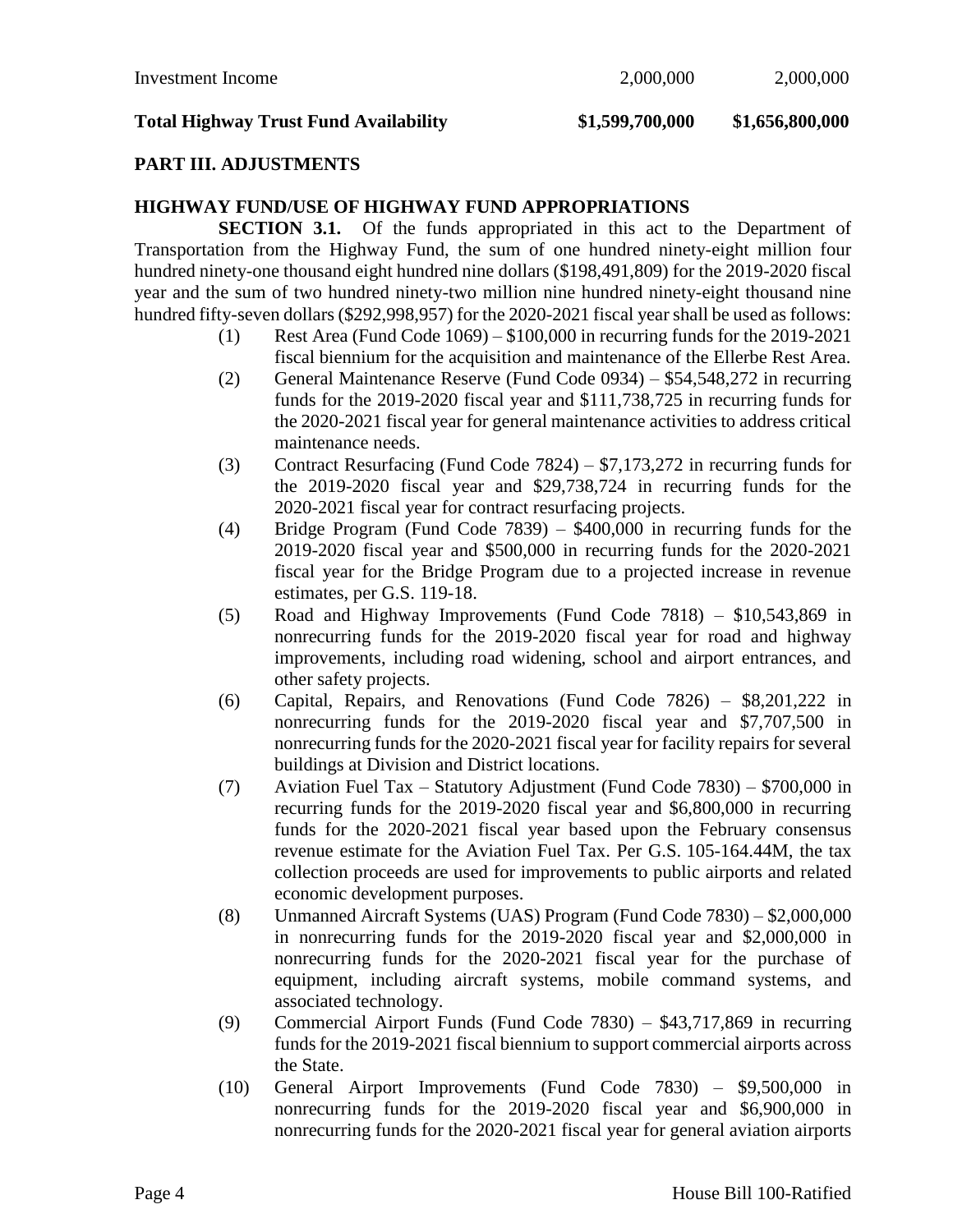for improvement projects, including runways, facility repairs, and office upfitting.

- (11) North Carolina Railroad Company Dividend Payment FRRCSI Program (Fund Code 7829) – \$100,000 in recurring funds for the 2019-2020 fiscal year and \$200,000 in recurring funds for the 2020-2021 fiscal year based upon the percentage of its income as required in G.S. 124-5.1.
- (12) Technical Adjustment FRRCSI Program (Fund Code 7829) \$550,000 in recurring funds for the 2019-2021 fiscal biennium adjustment based upon the forecast and the actual NCRR dividend payment.
- (13) Freight Rail & Rail Crossing Safety Improvement (FRRCSI) Program Increase (Fund Code 7829) – \$8,000,000 in recurring funds for the 2019-2021 fiscal biennium for the FRRCSI grant program.
- (14) Congestion Mitigation and Air Quality (CMAQ) Matching Funds (Fund Code 7829) – \$1,725,000 in nonrecurring funds for the 2020-2021 fiscal year for matching federal funds to conduct overhaul activities for the Carolinian locomotives and increased diesel expenditures.
- (15) Locomotives Overhaul (Fund Code 7845) \$2,150,000 in nonrecurring funds for the 2019-2020 fiscal year and \$2,150,000 in nonrecurring funds for the 2020-2021 fiscal year to conduct overhaul activities for the Piedmont locomotives and cars.
- (16) Train Station Maintenance Fund (Fund Code 7829) \$1,500,000 in nonrecurring funds for the 2019-2020 fiscal year for the maintenance of train stations.
- (17) Passenger Ferry Lease (Fund Code 7825) \$1,000,000 in nonrecurring funds for the 2019-2020 fiscal year to lease a passenger ferry boat for the Ocracoke passenger ferry service.
- (18) Ferry Division Operating Budget (Fund Code 7825) \$3,500,000 in recurring funds for the 2019-2020 fiscal year and \$5,000,000 in recurring funds for the 2020-2021 fiscal year for increased projected operations and maintenance expenditures.
- (19) New Lease for Headquarters (Fund Code 7050) \$1,200,000 in recurring funds and \$4,000,000 in nonrecurring funds for the 2019-2020 fiscal year and \$2,500,000 in recurring funds for the 2020-2021 fiscal year to lease the new DMV Headquarters beginning February 2020 and for relocation expenses, including moving, upfitting, and equipment setup.
- (20) DMV Raleigh LPA Window Lease (Fund Code 7050) \$96,000 in recurring funds for the 2019-2020 fiscal year and \$288,000 in recurring funds for the 2020-2021 fiscal year for the State-operated License Plate Agency lease, including utilities, located in the City of Raleigh.
- (21) License Plate Agency Compensation (Fund Code 7055) \$5,300,000 in recurring funds for the 2019-2021 fiscal biennium for increased compensation funding for License Plate Agencies (LPAs).
- (22) License Plate Agency Rate Increase (Fund Code 7055) \$3,035,172 in recurring funds for the 2019-2020 fiscal year and \$6,167,508 in recurring funds for the 2020-2021 fiscal year to increase the transaction rate paid to LPAs by twenty-eight percent (28%).
- (23) Driver License Examiner (Fund Code 7055) \$75,507 in recurring funds for the 2019-2021 fiscal biennium to create one full-time equivalent position for the Andrews Driver License Office in Cherokee County.
- (24) Transfers (Fund Codes 0852, 0862, 0864, 0865, 0869, 0889, 0893, 1260,  $7834 -$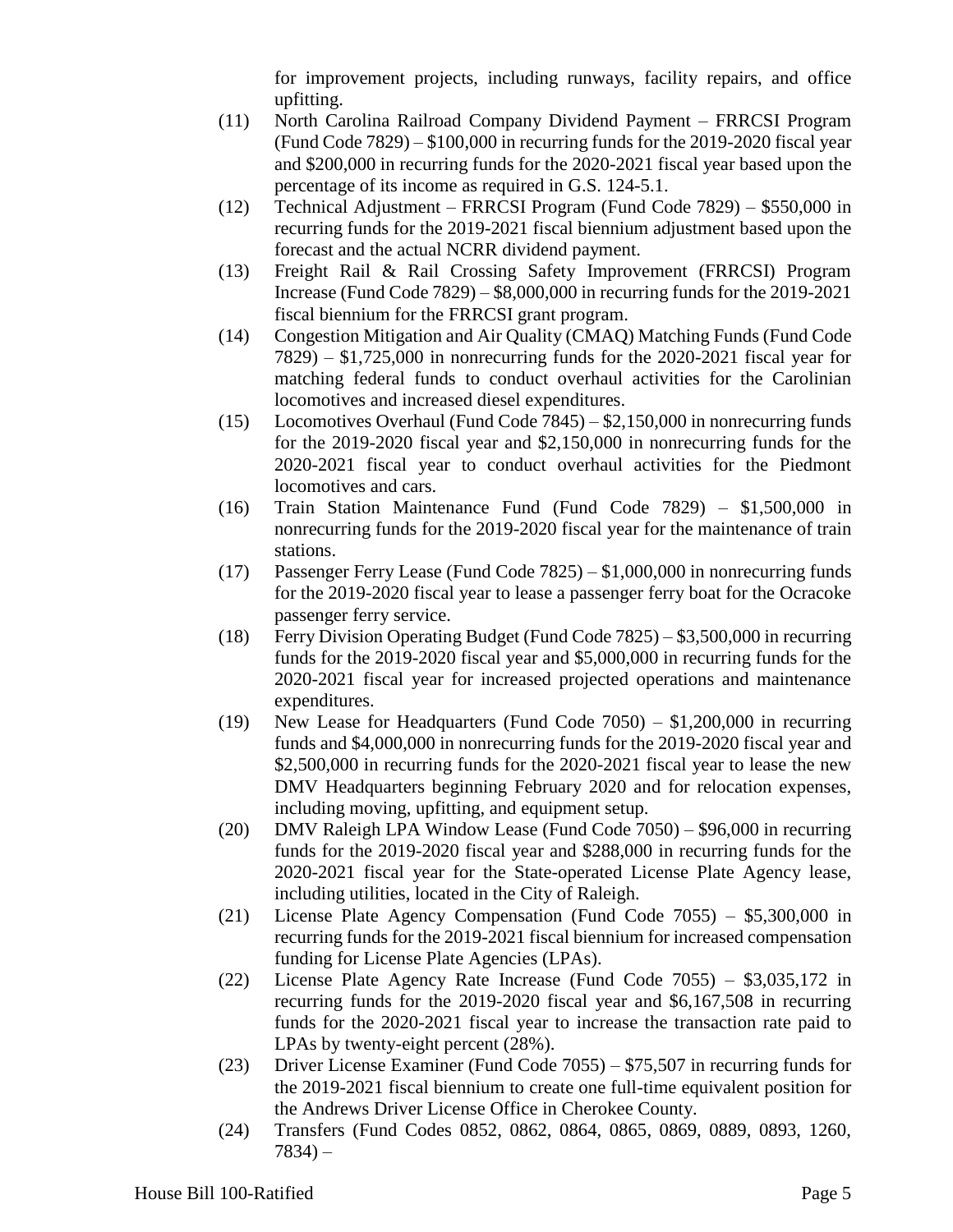- a. Global TransPark Repairs \$658,000 in nonrecurring funds for the 2019-2020 fiscal year to continue repairs to the terminal parking lot, airfield parking, north cargo building, T hangars, and loading docks.
- b. NC Ports Authority \$5,500,000 in nonrecurring funds for the 2019-2020 fiscal year and \$5,500,000 in nonrecurring funds for the 2020-2021 fiscal year to raise the power lines across the Cape Fear River near the Wilmington ports facility by 41 feet to allow for increased air draft and an overall clearance of 212 feet.
- (25) Department Wide
	- a. Compensation Increase Reserve \$4,434,229 in recurring funds for the 2019-2020 fiscal year and \$8,868,458 in recurring funds for the 2020-2021 fiscal year to fund an across-the-board salary increase of two and one-half percent (2.5%), effective July 1, 2019, and an additional two and one-half percent (2.5%) increase, effective July 1, 2020.
	- b. State Retirement Contributions \$3,937,223 in recurring funds and \$530,669 in nonrecurring funds for the 2019-2020 fiscal year and \$9,894,412 in recurring funds and \$530,669 in nonrecurring funds for the 2020-2021 fiscal year to increase the State's contribution for members of the Teachers' and State Employees' Retirement System (TSERS) supported by the Highway Fund to fund the actuarially determined contribution and increased retiree medical premiums, and to provide one-half of one percent (0.5%) one-time cost-of-living supplements to retirees.
	- c. State Health Plan  $$1,262,399$  in recurring funds for the 2019-2020 fiscal year and \$3,393,479 in recurring funds for the 2020-2021 fiscal year to fund health benefit coverage for enrolled active employees supported by the Highway Fund.
	- d. Short-Term Disability \$171,184 in recurring funds for the 2019-2021 fiscal biennium to pay short-term disability benefits under S.L. 2018-52.
	- e. Multi-State Highway Planning Funds \$1,500,000 in nonrecurring funds for the 2020-2021 fiscal year to continue enhancing the southern region's economic development projects.
	- f. Logistics and Freight Program \$250,000 in nonrecurring funds for the 2019-2020 fiscal year and \$250,000 in nonrecurring funds for the 2020-2021 fiscal year for the newly established Logistics and Freight Program to enhance logistics coordination, economic development, data management, and education training for Department of Transportation staff and external partners.
	- g. Data Analytics \$1,300,000 in recurring funds and \$4,500,000 in nonrecurring funds for the 2019-2020 fiscal year and \$1,300,000 in recurring funds and \$4,500,000 in nonrecurring funds for the 2020-2021 fiscal year to enhance the Department of Transportation's existing contract for transportation analytics services.
- (26) Public Transportation State Maintenance Assistance Program (SMAP)(Fund Code: 7831) – \$8,556,922 in recurring funds for the 2019-2021 fiscal biennium to restore the reduction taken in the 2018-2019 fiscal year.
- (27) Powell Bill Program (Fund Code 7836) \$7,375,000 in recurring funds for the 2020-2021 fiscal year to provide additional funds for municipalities with populations of 200,000 or less to maintain their road infrastructure.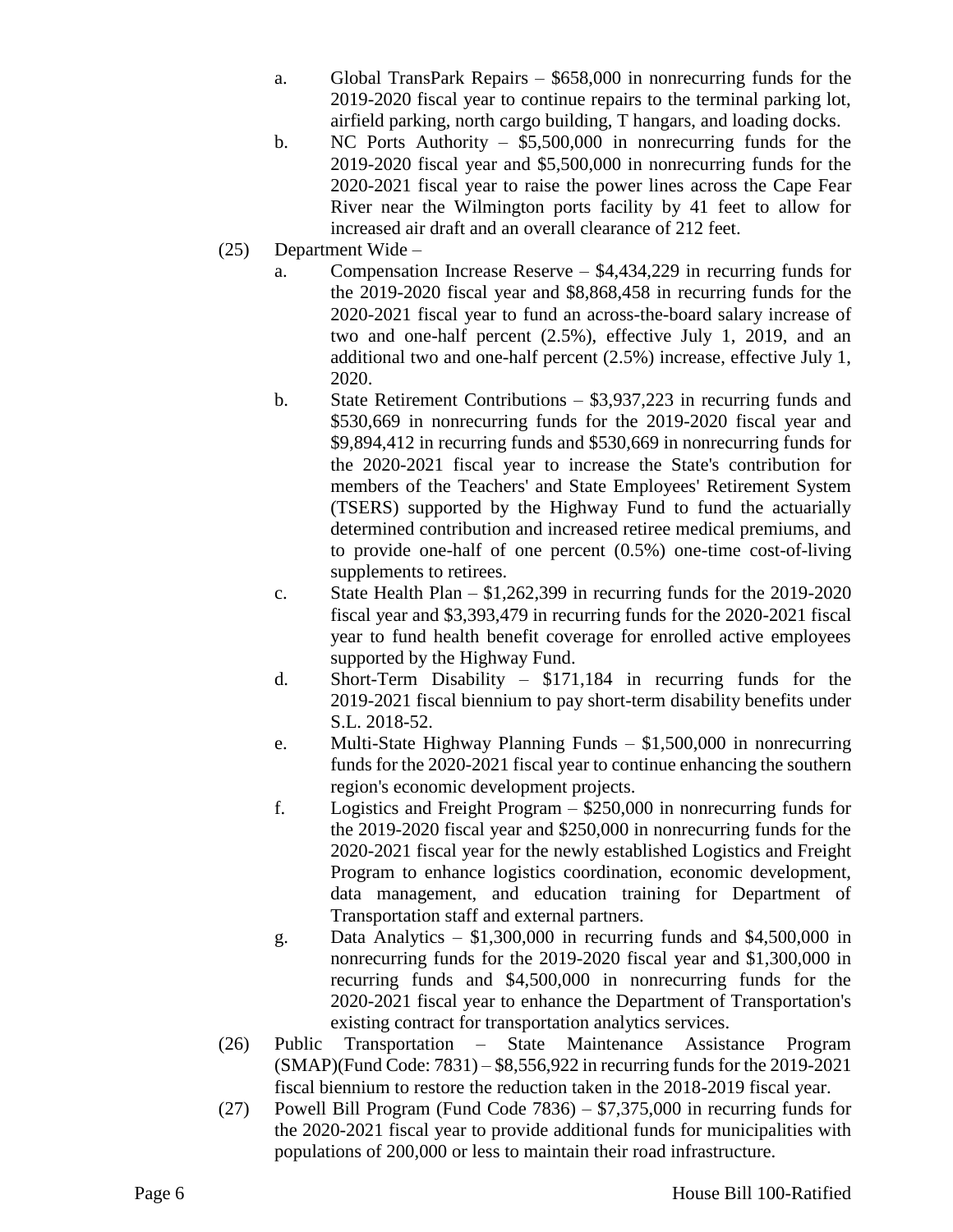## **HIGHWAY FUND REDUCTIONS**

**SECTION 3.2.** Of the funds appropriated in this act to the Department of Transportation from the Highway Fund, the sum of forty-six million five hundred sixty-five thousand seven hundred four dollars (\$46,565,704) for the 2019-2020 fiscal year and the sum of forty-one million two hundred eighty-eight thousand two hundred two dollars (\$41,288,202) for the 2020-2021 fiscal year shall be reduced as follows:

- (1) Bridge Program (Fund Code 7839) \$20,000,000 in nonrecurring funds for the 2019-2020 fiscal year from the Bridge Program.
- (2) Mobility Modernization Program (Fund Code 7844) \$6,000,000 in nonrecurring funds for the 2019-2020 fiscal year from the Mobility Modernization Program.
- (3) Bridge Preservation Program (Fund Code 7842) \$4,552,518 in recurring funds and \$265,334 in nonrecurring funds for the 2019-2020 fiscal year and \$12,163,767 in recurring funds and \$265,334 in nonrecurring funds for the 2020-2021 fiscal year from the Bridge Preservation Program.
- (4) Pavement Preservation Program (Fund Code 7841) \$4,552,517 in recurring funds and \$265,335 in nonrecurring funds for the 2019-2020 fiscal year and \$12,163,766 in recurring funds and \$265,335 in nonrecurring funds for the 2020-2021 fiscal year from the Pavement Preservation Program.
- (5) Freight Rail & Rail Crossing Safety Improvement (FRRCSI) (Fund Code 7829) – \$4,100,000 in recurring funds for the 2019-2020 fiscal year and \$4,200,000 in recurring funds for the 2020-2021 fiscal year from the FRRCSI program, due to repeal of the North Carolina Railroad Company dividend payment to the Highway Fund.
- (6) Workers' Compensation Reserve (Fund Code 1289) \$6,830,000 in recurring funds for the 2019-2021 fiscal biennium from elimination of the reserve for workers' compensation.

## **HIGHWAY FUND CONTINGENT REDUCTION**

**SECTION 3.2A.** If Section 41.8 of House Bill 966, 2019 Regular Session, or substantially similar legislation, becomes law, \$5,400,000 in recurring funds for the 2020-2021 fiscal year shall be reduced from the aviation program (Fund Code 7830) in the Department of Transportation.

## **TECHNICAL ADJUSTMENT**

**SECTION 3.3.** Department-Wide Technical Adjustment – The Department of Transportation, in conjunction with the Office of State Budget and Management, shall adjust and certify the fiscal year 2019-2021 biennial budget to remove \$4,116,995,220 in requirements and \$4,116,995,220 in receipts that are double-budgeted in the Department of Transportation budget.

# **HIGHWAY TRUST FUND/ USE OF HIGHWAY TRUST FUND APPROPRIATIONS**

**SECTION 3.4.** Of the funds appropriated in this act to the Department of Transportation from the Highway Trust Fund, the sum of forty-nine million four hundred sixty-two thousand four hundred thirty-seven dollars (\$49,462,437) for the 2019-2020 fiscal year and the sum of one hundred sixty-six million three hundred thirty-six thousand four hundred fifty-two dollars (\$166,336,452) for the 2020-2021 fiscal year shall be used as follows:

(1) Debt Service (Fund Code  $6005$ ) – \$17,310,000 in recurring funds for the 2019-2020 fiscal year and \$27,690,000 in recurring funds for the 2020-2021 fiscal year for debt service on principal payments due.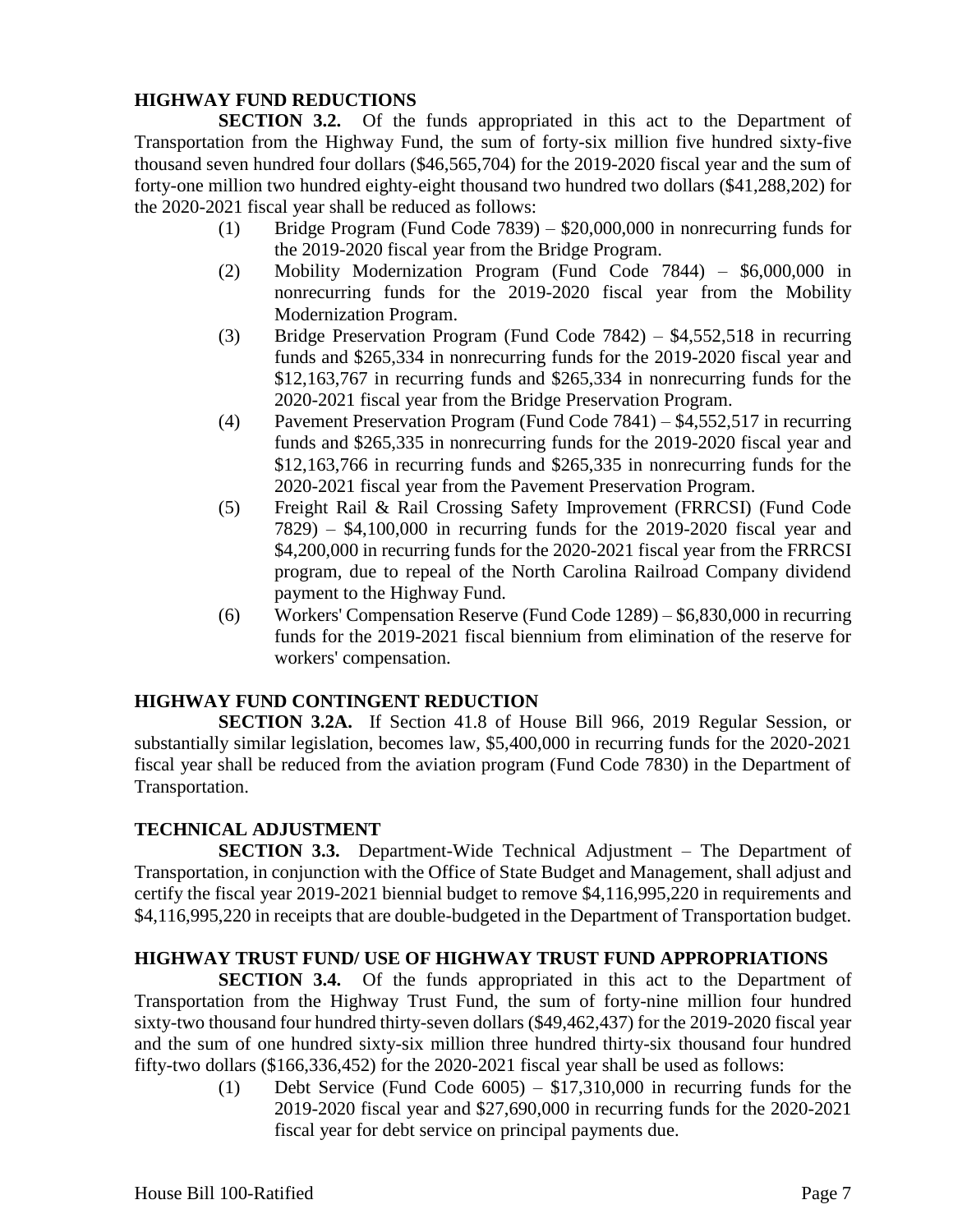- (2) Debt Service Interest (Fund Code 6006) \$11,250,000 in recurring funds for the 2019-2020 fiscal year and \$29,134,500 in recurring funds for the 2020-2021 fiscal year for debt service payments to reflect the interest due based upon the repayment schedule.
- (3) Strategic Transportation Initiatives (Fund Code 9075) \$20,902,437 in recurring funds for the 2019-2020 fiscal year and \$109,511,952 in recurring funds for the 2020-2021 fiscal year for the Strategic Transportation Investments Program (STIP), the State's capital infrastructure program.

## **PART IV. DEPARTMENT OF TRANSPORTATION**

#### **CASH FLOW HIGHWAY FUND AND HIGHWAY TRUST FUND APPROPRIATIONS**

**SECTION 4.1.(a)** Subsections (b) and (c) of Section 34.1 of S.L. 2018-5 are repealed.

**SECTION 4.1.(b)** The General Assembly authorizes and certifies anticipated revenues for the Highway Fund as follows:

| $$2,436$ million |
|------------------|
| $$2,473$ million |
| \$2,506 million  |
| $$2,605$ million |
|                  |

**SECTION 4.1.(c)** The General Assembly authorizes and certifies anticipated revenues for the Highway Trust Fund as follows:

| For Fiscal Year 2021-2022 | $$1,689$ million |
|---------------------------|------------------|
| For Fiscal Year 2022-2023 | $$1,727$ million |
| For Fiscal Year 2023-2024 | $$1,760$ million |
| For Fiscal Year 2024-2025 | $$1,811$ million |
|                           |                  |

**SECTION 4.1.(d)** The Department of Transportation, in collaboration with the Office of State Budget and Management, shall develop a four-year revenue forecast. The first fiscal year in the four-year revenue forecast shall be the 2025-2026 fiscal year. The four-year revenue forecast developed under this subsection shall be used (i) to develop the four-year cash flow estimates included in the biennial budgets, (ii) to develop the Strategic Transportation Improvement Program, and (iii) by the Department of the State Treasurer to compute transportation debt capacity.

## **CAPITAL, REPAIRS, AND RENOVATIONS**

**SECTION 4.2.** The funds appropriated in this act from the Highway Fund to the Department of Transportation for the 2019-2020 fiscal year for capital, repairs, and renovations are allocated as follows:

| <b>Capital – Highway Fund</b>                     | 2019-2020   | 2020-2021   |
|---------------------------------------------------|-------------|-------------|
| <b>Polk Maintenance Shop Replacement</b>          | \$1,738,882 | \$0         |
| <b>Ocracoke Ferry Quarters</b>                    | \$833,000   | \$0         |
| Currituck Maintenance & Storage                   | \$1,044,340 | \$0         |
| Northampton Equipment Shop                        | \$0         | \$3,000,000 |
| <b>Repairs and Renovations - Highway Fund</b>     |             |             |
| <b>Statewide Roof Repairs/Replacement</b>         | \$1,050,000 | \$1,050,000 |
| <b>Statewide Demolition of Obsolete Buildings</b> | \$350,000   | \$350,000   |
| <b>Statewide Water and Sewer</b>                  | \$525,000   | \$525,000   |
| <b>Statewide Asbestos Abatement</b>               | \$350,000   | \$350,000   |
| Statewide ADA Compliance                          | \$525,000   | \$525,000   |
| Statewide Small Office Repair and Renovation      | \$1,225,000 | \$1,452,500 |
| <b>Statewide Security Upfits</b>                  | \$280,000   | \$350,000   |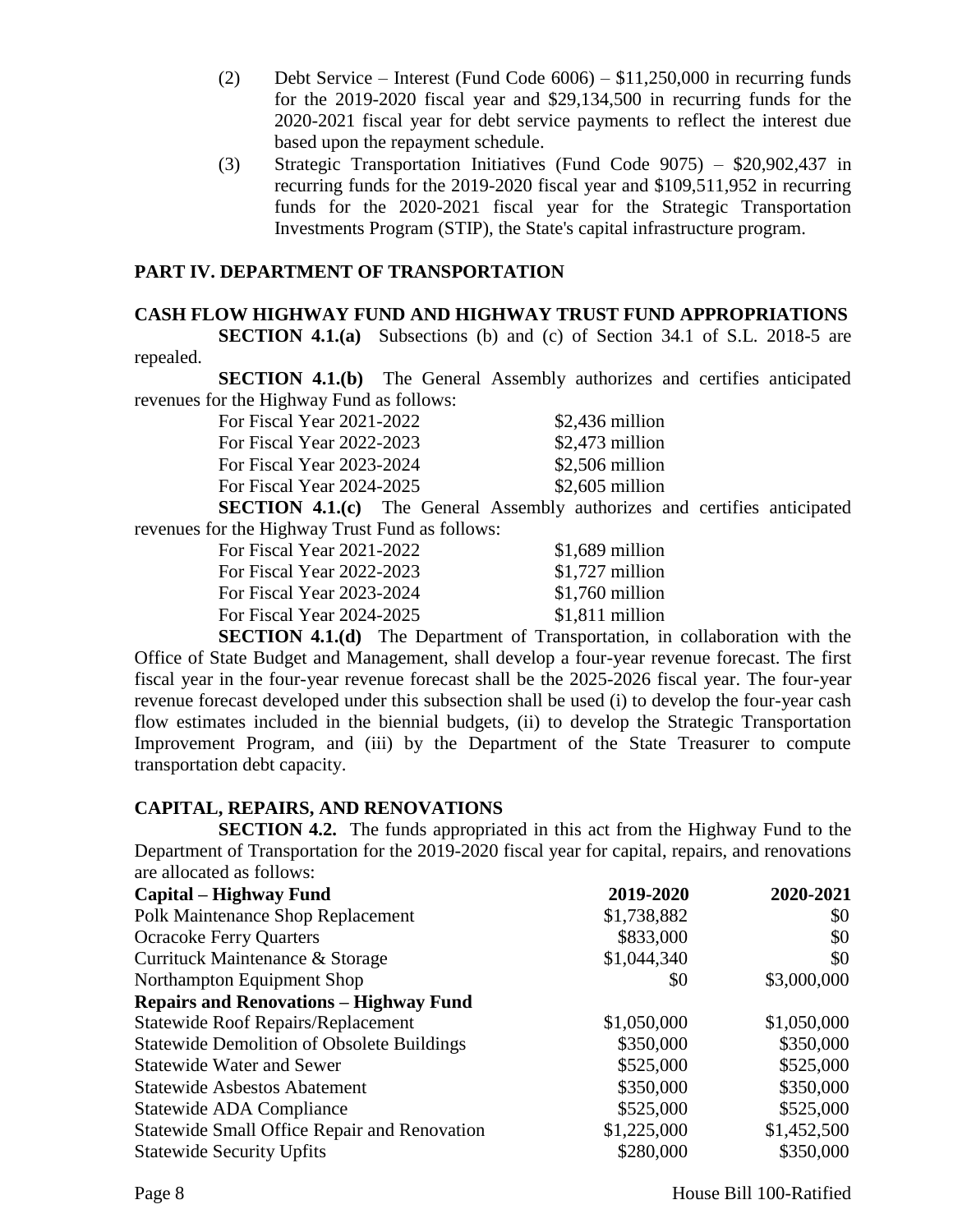| Replace 20 Rooftop HVAC Units at Century Center | \$105,000 | \$105,000 |
|-------------------------------------------------|-----------|-----------|
| Art Museum Basement Concrete Repair             | \$175,000 | \$0       |

## **CONTINGENCY FUNDS**

**SECTION 4.3.** The funds appropriated in this act to the Department of Transportation, Construction – Contingency Fund Code for the 2019-2020 fiscal year shall be allocated statewide for rural or small urban highway improvements and related transportation enhancements to public roads and public facilities, industrial access roads, railroad infrastructure, and spot safety projects, including pedestrian walkways that enhance highway safety. Projects funded pursuant to this section require prior approval by the Secretary of Transportation. Funds allocated under this section shall not revert at the end of the applicable fiscal year but shall remain available until expended. The use of funds that do not revert under this section is not restricted to the fiscal year in which the funds were allocated.

## **END NORTH CAROLINA RAILROAD DIVIDEND**

**SECTION 4.4.(a)** G.S. 124-5.1 reads as rewritten:

#### "**§ 124-5.1. North Carolina Railroad Company dividends deposited to Highway Fund.The Freight Rail & Rail Crossing Safety Improvement Fund.**

Any dividends of the North Carolina Railroad Company received by the State shall be deposited into the The Freight Rail & Rail Crossing Safety Improvement Fund is a fund within the Highway Fund and administered by the Rail Division of the Department of Transportation. The Fund shall be used for the enhancement of freight rail service, short-line railroad assistance, and railroad-roadway crossing safety, which may include the following project types:

- (1) Track and associated infrastructure improvements for freight service.
- (2) Grade crossing protection, elimination, and hazard removal.
- (3) Signalization improvements.
- (4) Assistance for projects to improve rail access to industrial, port, and military facilities and for freight intermodal facility improvements, provided that funding assistance under this subdivision shall be subject to the same limits as that for short-line railroads under G.S. 136-44.39.
- (5) Corridor protection and reactivation.
- (6) Subject to federal or other state law, improvements to rail lines and corridors in this State and through portions of a bordering state for the purpose of connecting with the national railroad system.
- (7) Other short-line railroad projects.

The Fund may also be used to supplement funds allocated for freight rail or railroad-roadway crossing safety projects approved as part of the Transportation Improvement Program."

**SECTION 4.4.(b)** G.S. 124-18 is repealed.

## **REPORT ON MPO AND RPO VOTING POWER DISTRIBUTION**

**SECTION 4.5.** By March 15, 2020, the Department of Transportation shall submit a report containing the following information to the Joint Legislative Transportation Oversight Committee and the Fiscal Research Division:

- (1) The process used and guidelines followed by Metropolitan Planning Organizations and Rural Transportation Planning Organizations in determining how to distribute voting power among their voting members.
- (2) Other state laws to determine if and how other states regulate the distribution of voting power among the voting members of Metropolitan Planning Organizations and Rural Transportation Planning Organizations.
- (3) Methods to ensure regional governance under a weighted voting structure.
- (4) Quorum determination by members present instead of by weighted vote.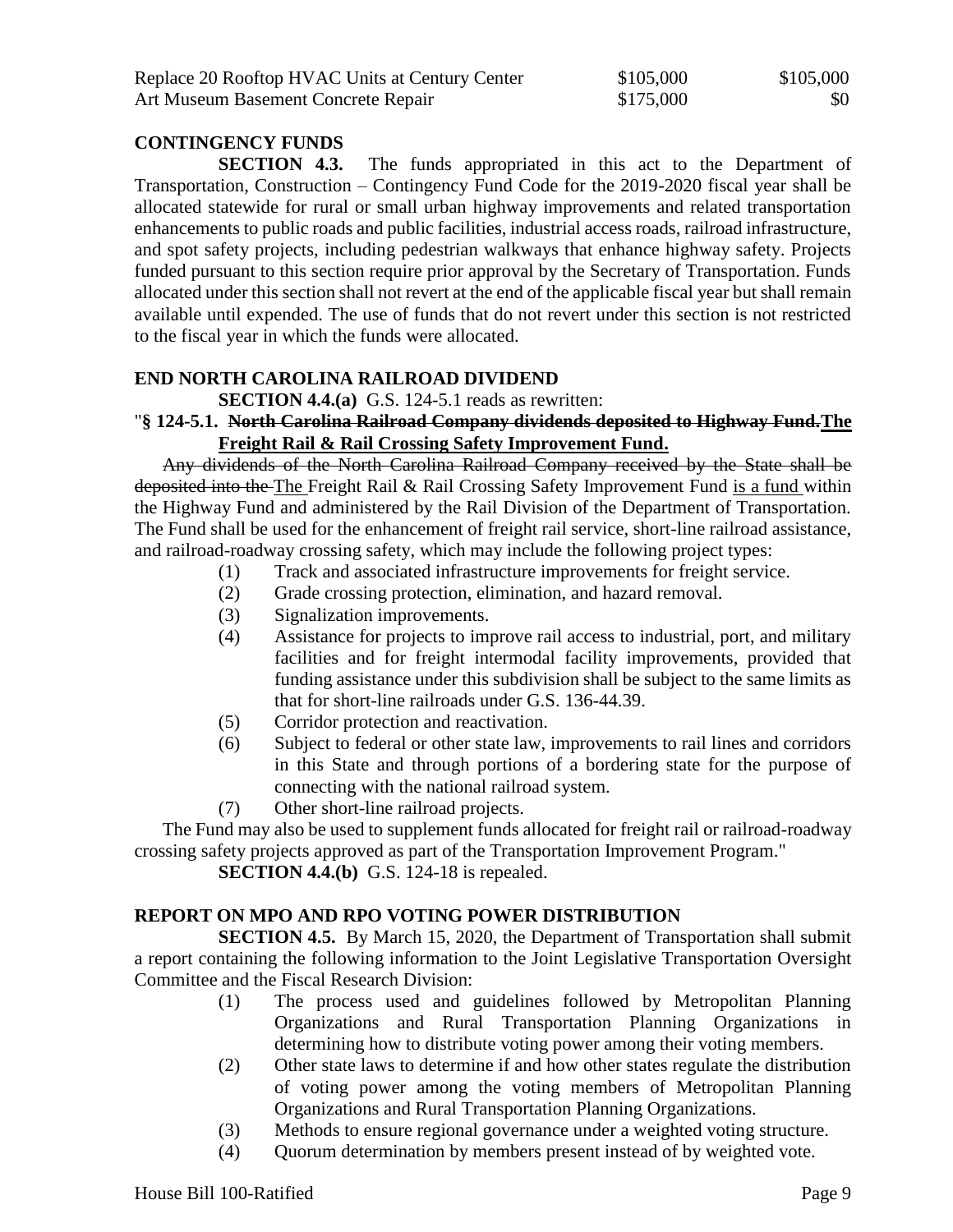- (5) Methods to accomplish redesignation in which each municipality has equal voting power.
- (6) Any other topic or issue the Department determines to be relevant to the report.

## **GENERAL AIRPORT FUNDING**

**SECTION 4.7.(a)** General Airport Allocations. – Of the funds appropriated in this act to the Department of Transportation for General Airport Improvements, the following sums in nonrecurring funds shall be allocated as follows:

| <b>General Airport</b>              | 2019-2020   | 2020-2021   |
|-------------------------------------|-------------|-------------|
| <b>Johnston Regional Airport</b>    | \$2,650,000 | \$2,500,000 |
| Lee County Executive Airport        | \$1,500,000 | \$0         |
| Laurinburg-Maxton Airport           | \$4,000,000 | \$4,000,000 |
| <b>Statesville Regional Airport</b> | \$250,000   | \$0         |
| Cape Fear Regional Jetport          | \$350,000   | \$150,000   |
| Gastonia Municipal Airport          | \$250,000   | \$250,000   |
| Rockingham County NC Shiloh Airport | \$500,000   | \$0         |

**SECTION 4.7.(b)** Permissible Uses, Reporting, and Return of Funds. – Each airport receiving funds under this section may use the funds allocated to it under this section to (i) fund improvements to the airport and (ii) pay debt service or related financing costs and expenses on revenue bonds or notes issued by the airport. The Department of Transportation shall not allocate funds to an airport under this section until that airport has provided a report outlining how the airport will use the funds in conformance with the purposes of the program. No later than 45 days from the date the Department receives the report required under this subsection, the Department shall make a determination whether the intended use of the funds matches the purposes of the program and, if so, allocate funds under this section to the compliant airport. An airport that receives funds under this section shall return the funds to the Department if the funds are in the possession or control of the airport and not expended or encumbered by August 31 of the year following the fiscal year in which the Department makes the allocation. All funds returned to the Department under this section, or retained by the Department for failure of an airport to submit a report under this subsection, shall be credited to the fund from which they were appropriated and shall remain unexpended and unencumbered until appropriated by the General Assembly.

**SECTION 4.7.(c)** Limitation. – Notwithstanding any provision of law to the contrary, the allocation of funds under this section, the enactment of this section, and the issuance of bonds or notes by the airports in reliance thereon shall not in any manner constitute a pledge of the full faith and credit and taxing power of the State. A security interest shall not be granted in funds allocated under this section.

**SECTION 4.7.(d)** Report. – The Department of Transportation shall provide a report on the use or uses by each airport of funds allocated to the airport under this section. The Department shall submit the report required under this subsection by March 15, 2020, to the Joint Legislative Transportation Oversight Committee and the Fiscal Research Division.

## **BUDGETING DOT LEGISLATIVE SALARY INCREASES**

**SECTION 4.8.(a)** The amount of funds appropriated for legislative salary increases for employees of the Department of Transportation (Department) shall be budgeted on a recurring basis in the correct Fund Code that corresponds to the positions it supports. Any transfer and use of the funds for any other purpose shall be done on a nonrecurring basis, except for the purpose of retirement and health benefits.

**SECTION 4.8.(b)** The Department shall report to the Joint Legislative Oversight Committee on Transportation the amount allocated to each division or unit no more than 30 days after an allocation has occurred.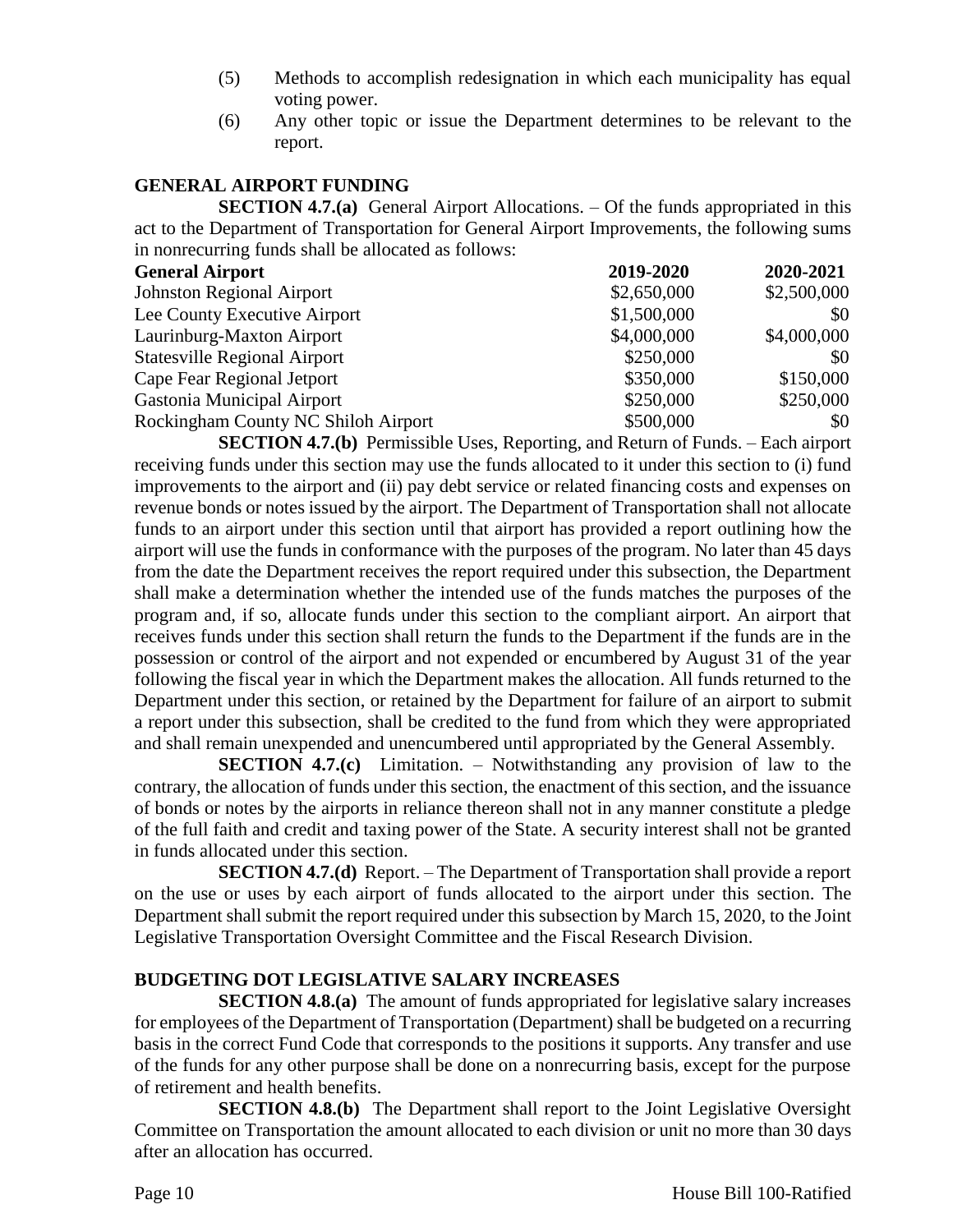# **PURCHASE AND MAINTENANCE OF ELLERBE REST AREA**

**SECTION 4.9.(a)** Notwithstanding Article 6 of Chapter 146 of the General Statutes and any other provision of law to the contrary, of the funds appropriated in this act to the Department of Transportation (Department), the Department shall purchase the real property and buildings located in Richmond County at 2509 U.S. Highway 220 North, also known as the Ellerbe Rest Area, for a commercially reasonable price from the Town of Ellerbe.

**SECTION 4.9.(b)** Upon the purchase of the Ellerbe Rest Area, the Department shall maintain the Ellerbe Rest Area, erect signage to notify the traveling public of its location, and update applicable Department publications and its Web site.

## **DOT RECLASSIFICATION AUTHORITY FOR CERTAIN POSITIONS**

**SECTION 4.10.** Notwithstanding any other provision of law to the contrary, the Department of Transportation may reclassify nine vacant positions, pursuant to the classification system established by the State Human Resources Commission, to the following positions:

- (1) One full-time equivalent (FTE) position in the Office of Civil Rights, an Equal Employment Opportunity Program Specialist.
- (2) Six FTE positions in the Division of Motor Vehicles for records adjudications, maintenance, and integrity.
- (3) Two FTE positions in the Office of Strategic Initiatives and Program Support, an Engineer Manager I and an Engineer II.

## **BRIDGE NAMING**

**SECTION 4.11.** Notwithstanding any provision of law to the contrary, the Department of Transportation shall designate the bridges described in the subdivisions below as follows:

- (1) The bridge over Stanley Creek on Black Snake Road between Millman Road and Chestnut Street Extension located in the Town of Stanley in Gaston County as the "Lance Corporal Nicholas S. O'Brien, U.S.M.C. Bridge."
- (2) The bridge over Deep River on S. Carbonton Road between Harrington Road and Alston House Road located in Moore County as the "Corporal J. Ralph Holder Bridge."

## **CODIFY MOBILITY/MODERNIZATION FUND**

**SECTION 4.12.(a)** Chapter 136 of the General Statutes is amended by adding a new Article to read:

## "Article 14C.

## "Mobility/Modernization Fund.

## "**§ 136-189.20. Spot Mobility Program.**

(a) Of the funds appropriated to the Mobility/Modernization Fund in the Highway Fund, forty percent (40%) of the funds shall be used for a Spot Mobility Program that shall be managed by the State Traffic Engineer of the Department of Transportation. The purpose of the Spot Mobility Program is to provide funding for small projects that will reduce traffic congestion and vehicular delay times. The Department shall develop a quantitative, evidence-based formula to use in selecting projects to receive funding from the Spot Mobility Program. At a minimum, the Department shall consider all of the following in developing the formula required by this section:

- (1) The travel-time savings resulting from the proposed project.
- (2) Reductions to motor vehicle queues resulting from the proposed project.
- (3) The service life of the proposed project.
- (4) The benefit-cost ratio of the proposed project.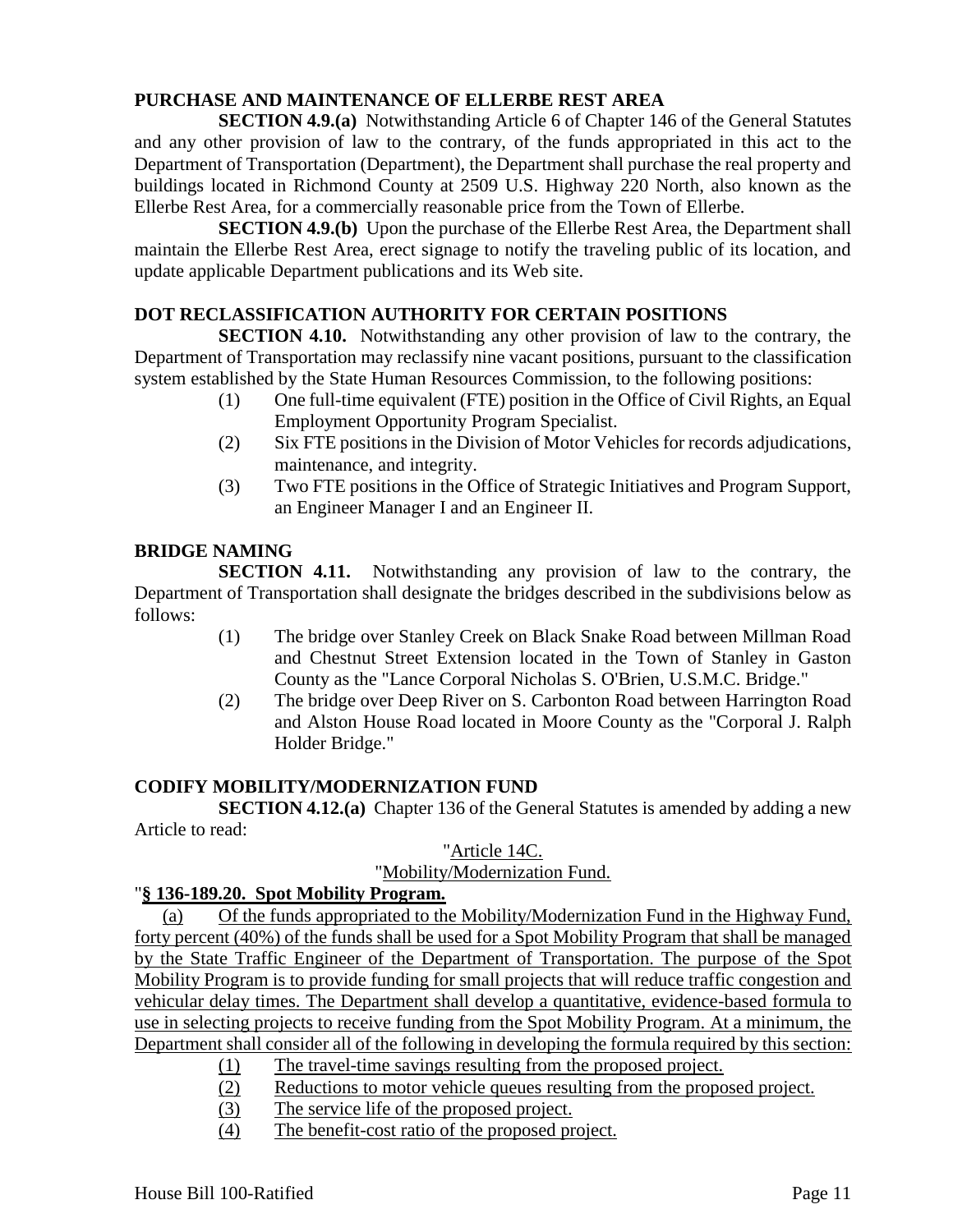(b) In selecting projects to receive funding from the Spot Mobility Program, the Department shall give preference to projects that will improve access from the State highway system to a school. For purposes of this section, the term "school" means any facility engaged in the educational instruction of children in any grade or combination of grades from kindergarten through the twelfth grade at which attendance satisfies the compulsory attendance law and includes charter schools as authorized under G.S. 115C-218.5.

# "**§ 136-189.21. Economic development; small construction; industrial access.**

Of the funds appropriated to the Mobility/Modernization Fund in the Highway Fund, twelve percent (12%) of the funds shall be used for the following purposes:

- (1) For prioritized transportation improvements and infrastructure that expedite commercial growth as well as either job creation or job retention.
- (2) For small construction projects recommended by the Chief Engineer in consultation with the Chief Operating Officer and approved by the Secretary of Transportation. Funds used in accordance with this subdivision shall be allocated equally among the 14 highway divisions for small construction projects.
- (3) For the development and expansion of access roads to industrial facilities.

# "**§ 136-189.22. High-impact and low-cost construction projects.**

Of the funds appropriated to the Mobility/Modernization Fund in the Highway Fund, forty-eight percent (48%) of the funds shall be used for construction projects that are high impact and low cost. The funds shall be allocated equally among the 14 highway divisions. Projects funded under this section include intersection improvement projects, minor widening projects, and operational improvement projects. The Department shall develop a quantitative, evidence-based formula to use in selecting projects to receive funding under this section. At a minimum, the Department shall consider all of the following in developing the formula required by this section:

- (1) The average daily traffic volume of a roadway and whether the proposed project will generate additional traffic.
- (2) Any restrictions on a roadway.
- (3) Any safety issues with a roadway.
- (4) The condition of the lanes, shoulders, and pavement on a roadway.
- (5) The sight distance and radius of any intersection on a roadway.

# "**§ 136-189.23. Annual report.**

The Department shall submit to the Joint Legislative Transportation Oversight Committee and to the Fiscal Research Division an annual report beginning March 1, 2020, detailing (i) the types of projects funded under this Article and (ii) the total amount of funding allocated to each project funded under this Article."

**SECTION 4.12.(b)** Conforming Repeal. – Subsections (a) through (d) of Section 34.7 of S.L. 2017-57 are repealed.

# **DMV/HEARINGS UNIT ALIGNMENT**

**SECTION 4.13.(a)** Revised Budget. – The Office of State Budget and Management, in consultation with the Division of Motor Vehicles, shall adjust the Hearings Unit's certified budget for the 2019-2020 fiscal year to correctly align total requirements and receipts to reflect the requirement set forth in Section 34.9 of S.L. 2014-100, as amended by Section 29.30A of S.L. 2015-241, Section 34.32 of S.L. 2017-57, and Section 34.23 of S.L. 2018-5, that all functions, activities, and personnel associated with administering and conducting the hearings be fully receipt-supported from the fee proceeds collected by the Hearings Unit. This adjustment shall be completed by January 1, 2020.

**SECTION 4.13.(b)** Report. – The Division of Motor Vehicles is required to report on any organizational changes occurring October 1, 2018, through October 1, 2019, to the Joint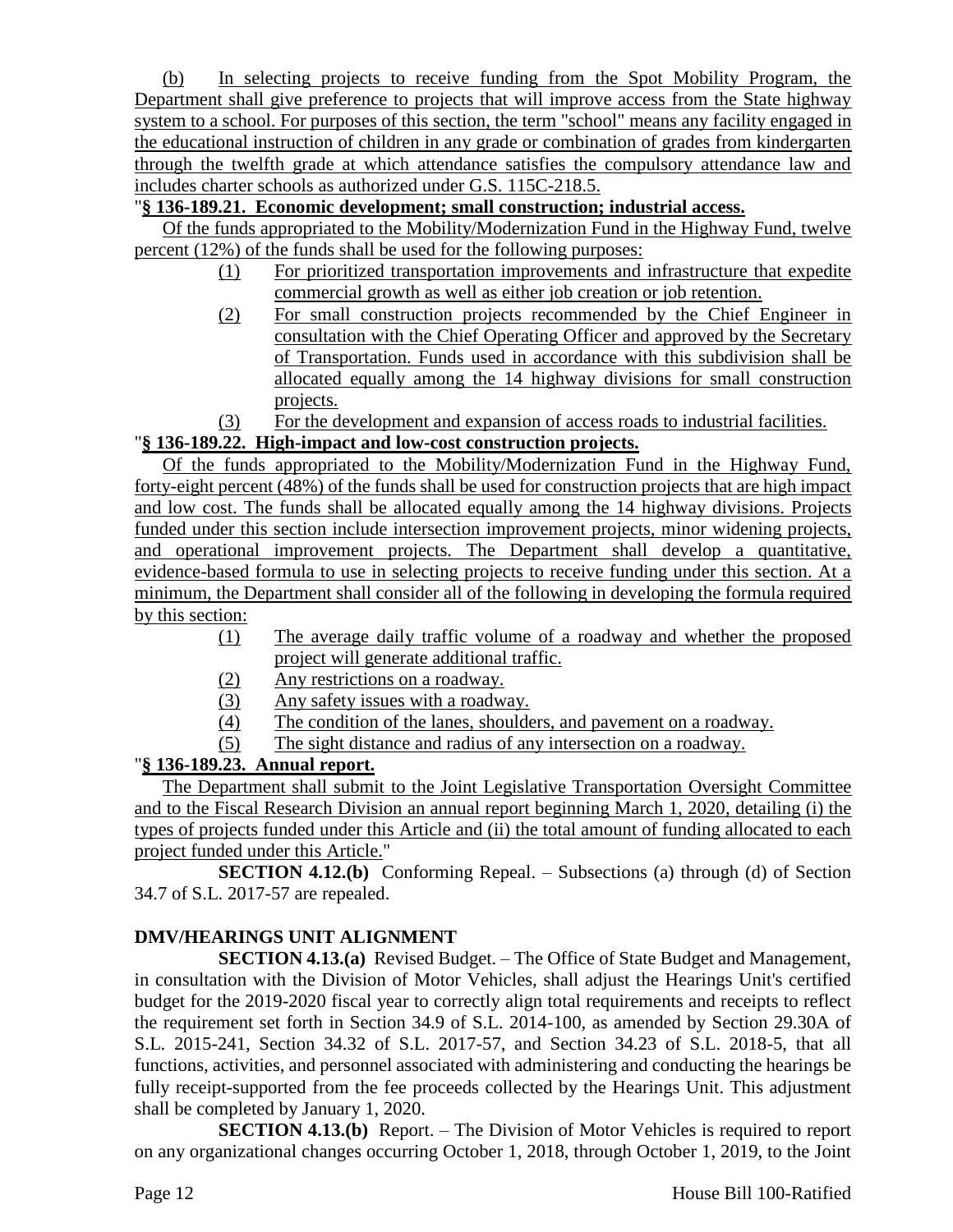Legislative Transportation Oversight Committee, the House of Representatives Appropriations Committee on Transportation, the Senate Appropriations Committee on the Department of Transportation, and the Fiscal Research Division. This report shall be submitted by January 1, 2020, and shall include the following:

- (1) The role and responsibilities of each full-time equivalent (FTE) moved in or out of Fund Code 1304.
- (2) The budgeted salary and benefits of each FTE moved in or out of Fund Code 1304.
- (3) Justification of movement in or out of Fund Code 1304.
- (4) Funding source before and after move, including Fund Code.
- (5) The certified budget for the 2019-2020 fiscal year with total requirements, receipts, and FTEs.

# **DMV/ONLINE PERFORMANCE DASHBOARD TO INCLUDE DMV REGISTRATIONS OF HYBRID AND ELECTRIC VEHICLES**

**SECTION 4.14.(a)** Expand Performance Dashboard. – The Department of Transportation shall expand its performance dashboard available on the Department's home page of the Department's Web site to track the following information about the Division of Motor Vehicles:

- (1) The number of conventional hybrid vehicle new registrations issued per month and year-to-date.
- (2) The number of conventional hybrid vehicle registrations renewed per month and year-to-date.
- (3) The total number of conventional hybrid vehicles currently registered.
- (4) The number of plug-in hybrid vehicle new registrations issued per month and year-to-date.
- (5) The number of plug-in hybrid vehicle registrations renewed per month and year-to-date.
- (6) The total number of plug-in hybrid vehicles currently registered.
- (7) The number of plug-in electric vehicle new registrations issued per month and year-to-date.
- (8) The number of plug-in electric vehicle registrations renewed per month and year-to-date.
- (9) The total number of plug-in electric vehicles currently registered.

**SECTION 4.14.(b)** Definitions. – For purposes of this section: (i) a "conventional hybrid vehicle" means a vehicle that uses both a motor fuel engine and an electric motor that cannot be plugged in and recharged, (ii) a "plug-in hybrid vehicle" means a vehicle that uses both a motor fuel engine and an electric motor with a battery that may be recharged by plugging into an outlet or charging station, and (iii) a "plug-in electric vehicle" means a vehicle that exclusively uses an on-board battery that may be recharged by plugging into an outlet or charging station.

**SECTION 4.14.(c)** Implementation Date. – The expansion of the Department's performance dashboard required under subsection (a) of this section shall be completed by January 1, 2020.

# **DMV/REDUCE NUMBER OF YEARS FOR A VEHICLE TO QUALIFY FOR AN ANTIQUE REGISTRATION PLATE**

**SECTION 4.15.(a)** G.S. 20-79.4(b)(94) reads as rewritten:

"(94) Historic Vehicle Owner. – Issuable for a motor vehicle that is at least  $35$  years old 30 years old measured from the date of manufacture. The plate for an historic vehicle shall bear the word "Antique" unless the vehicle is a model year 1943 or older. The plate for a vehicle that is a model year 1943 or older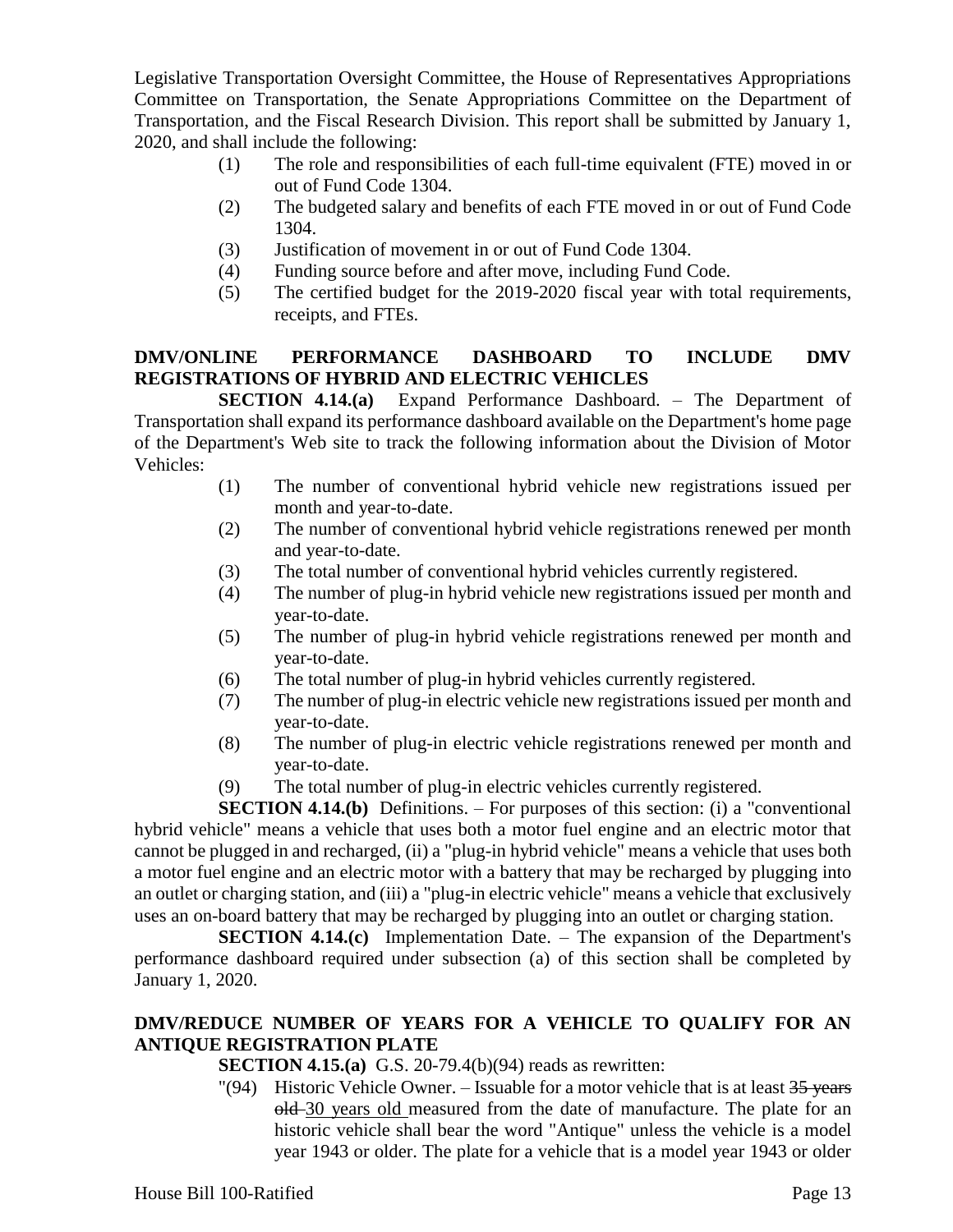shall bear the word "Antique" or the words "Horseless Carriage", at the option of the vehicle owner."

**SECTION 4.15.(b)** This section is effective when it becomes law and applies to applications for Historic Vehicle Owner registration plates made on or after that date.

#### **DMV/RFP FOR NEW OFFICE SPACE FOR DMV RALEIGH STATE LICENSE PLATE AGENCY AND REPORTS RELATED TO MOVE FROM NEW BERN AVENUE BUILDING**

**SECTION 4.16.(a)** The Department of Administration (Department) is directed to review the inventory of State-owned office space in the City of Raleigh for purposes of relocating the Division of Motor Vehicles State License Plate Agency located on New Bern Avenue. If by January 1, 2020, the Department is unable to locate suitable office space, the Department shall issue a request for proposal (RFP) within 30 days seeking new office space for lease or purchase for the State License Plate Agency. The geographic scope of the RFP shall be the City of Raleigh.

**SECTION 4.16.(b)** By March 15, 2020, the Department, in consultation with the Division of Motor Vehicles (Division), shall submit a report to the Joint Legislative Transportation Oversight Committee, the House of Representatives Appropriations Committee on Transportation, the Senate Appropriations Committee on the Department of Transportation, and the Fiscal Research Division containing the following information: (i) results of the review of State-owned office space in the City of Raleigh suitable for the State License Plate Agency, (ii) the RFP issued and a summary of all responses to the RFP, and (iii) the estimated cost to relocate the State License Plate Agency.

**SECTION 4.16.(c)** At least 30 days prior to approval by the Council of State of the lease or purchase of new office space for the State License Plate Agency, the Department of Administration shall submit a report detailing the agreement to the Joint Legislative Transportation Oversight Committee, the House of Representatives Appropriations Committee on Transportation, the Senate Appropriations Committee on the Department of Transportation, and the Fiscal Research Division.

**SECTION 4.16.(d)** By January 15, 2021, the Division shall submit a report to the Joint Legislative Transportation Oversight Committee, the House of Representatives Appropriations Committee on Transportation, the Senate Appropriations Committee on the Department of Transportation, and the Fiscal Research Division containing the following information: (i) an itemized list of expenses associated with the Division Headquarters relocation, (ii) an itemized list of expenses associated with the State License Plate Agency relocation, and (iii) lease rates and agreements for both locations.

## **DMV/TOWN OF MARSHALL**

**SECTION 4.17.** The Division of Motor Vehicles shall reopen a Division office in the Town of Marshall, with the same hours of operation and services the office had provided before it closed, by January 1, 2020.

# **DMV/ADJUSTMENT OF LPA COMPENSATION**

**SECTION 4.18.(a)** G.S. 20-63(h) reads as rewritten:

"(h) Commission Contracts for Issuance of Plates and Certificates. – All registration plates, registration certificates, and certificates of title issued by the Division, outside of those issued from the office of the Division located in Wake, Cumberland, or Mecklenburg Counties and those issued and handled through the United States mail, shall be issued insofar as practicable and possible through commission contracts entered into by the Division for the issuance of the plates and certificates in localities throughout North Carolina, including military installations within this State, with persons, firms, corporations or governmental subdivisions of the State of North Carolina. The Division shall make a reasonable effort in every locality, except as noted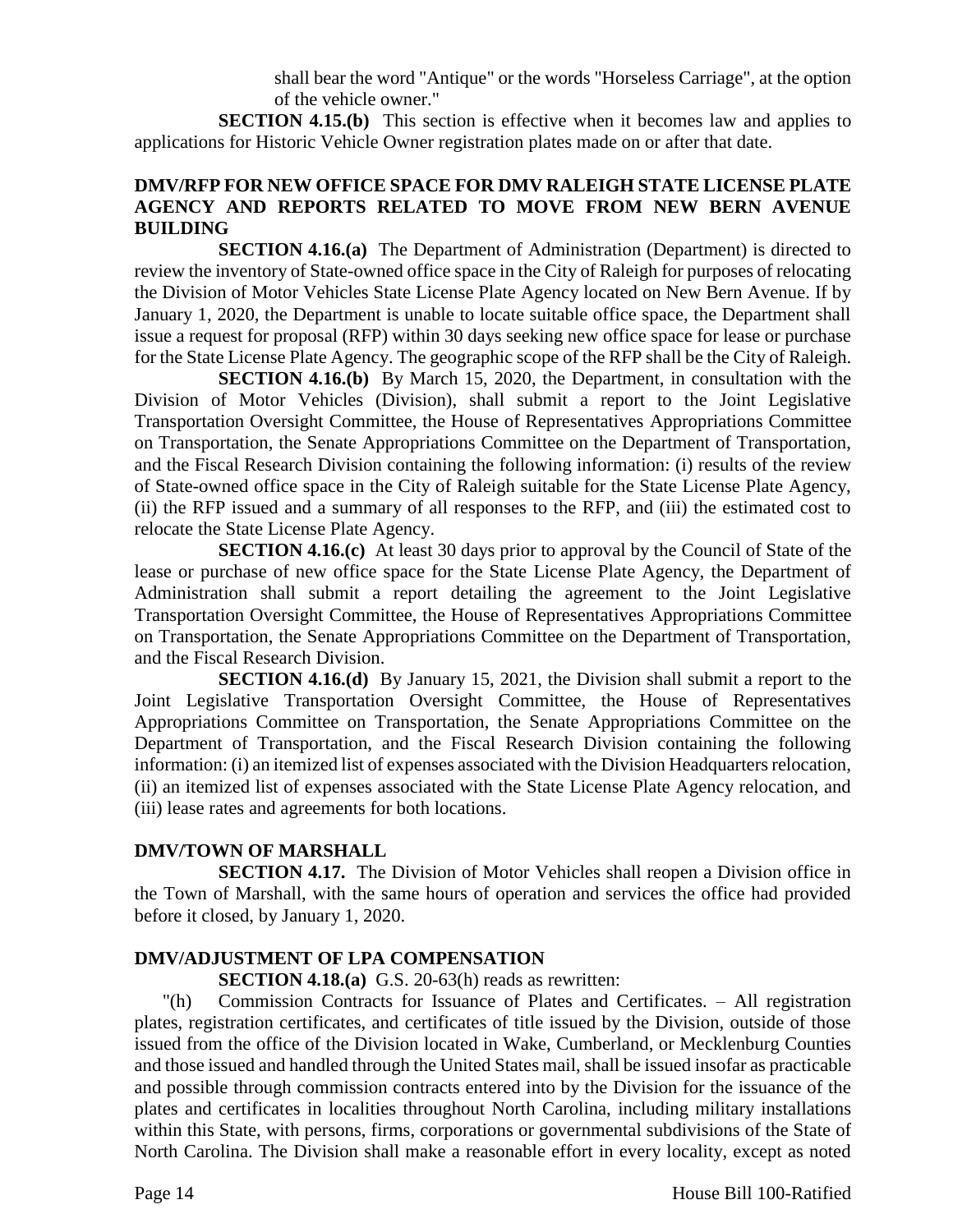above, to enter into a commission contract for the issuance of the plates and certificates and a record of these efforts shall be maintained in the Division. In the event the Division is unsuccessful in making commission contracts, it shall issue the plates and certificates through the regular employees of the Division. Whenever registration plates, registration certificates, and certificates of title are issued by the Division through commission contract arrangements, the Division shall provide proper supervision of the distribution. Nothing contained in this subsection allows or permits the operation of fewer outlets in any county in this State than are now being operated.

The terms of a commission contract entered under this subsection shall specify the duration of the contract and either include or incorporate by reference standards by which the Division may supervise and evaluate the performance of the commission contractor. The duration of an initial commission contract may not exceed eight years and the duration of a renewal commission contract may not exceed two years. The Division may award monetary performance bonuses, not to exceed an aggregate total of ninety thousand dollars (\$90,000) annually, to commission contractors based on their performance.

The amount of compensation payable to a commission contractor is determined on a per transaction basis. The collection of the highway use tax and the removal of an inspection stop are each considered a separate transaction for which one dollar and thirty cents (\$1.30) one dollar and fifty-six cents (\$1.56) compensation shall be paid. The issuance of a limited registration "T" sticker and the collection of property tax are each considered a separate transaction for which compensation at the rate of one dollar and thirty cents (\$1.30) and one dollar and eight cents (\$1.08) respectively, shall be paid by counties and municipalities as a cost of the combined motor vehicle registration renewal and property tax collection system. The performance at the same time of one or more of the transactions below is considered a single transaction for which one dollar and forty-six cents (\$1.46) one dollar and seventy-five cents (\$1.75) compensation shall be paid:

- (1) Issuance of a registration plate, a registration card, a registration sticker, or a certificate of title.
- …."

**SECTION 4.18.(b)** This section is effective when it becomes law and applies to transactions on or after that date.

# **DMV/DEVELOP DRIVERS LICENSE OFFICE STAFFING PLANS**

**SECTION 4.19.(a)** The Department of Transportation, Division of Motor Vehicles (DMV) shall develop and evaluate plans to staff all Drivers License Offices currently open a minimum of five days per week with a minimum of three full-time equivalent (FTE) employees by considering the following options:

- (1) The reallocation of existing staff in Drivers License Offices, including an estimate of employee attrition, additional costs to the Division, an estimated time line for employee reallocation, and any other factor deemed relevant by the Division.
- (2) An estimate of the costs of hiring additional FTE employees, including the hiring, training, salaries, and other costs as deemed appropriate by the Division. This option shall include an estimated time line for hiring, training, and placing employees until all Drivers License Offices have a minimum of three FTE employees.
- (3) Staffing Drivers License Offices with part-time staff equivalent to three FTE employees, including hiring, training, salaries, and other costs as deemed appropriate by the Division. This option shall include an estimated time line for hiring, training, and placing employees until all Drivers License Offices have a minimum of three FTE employees.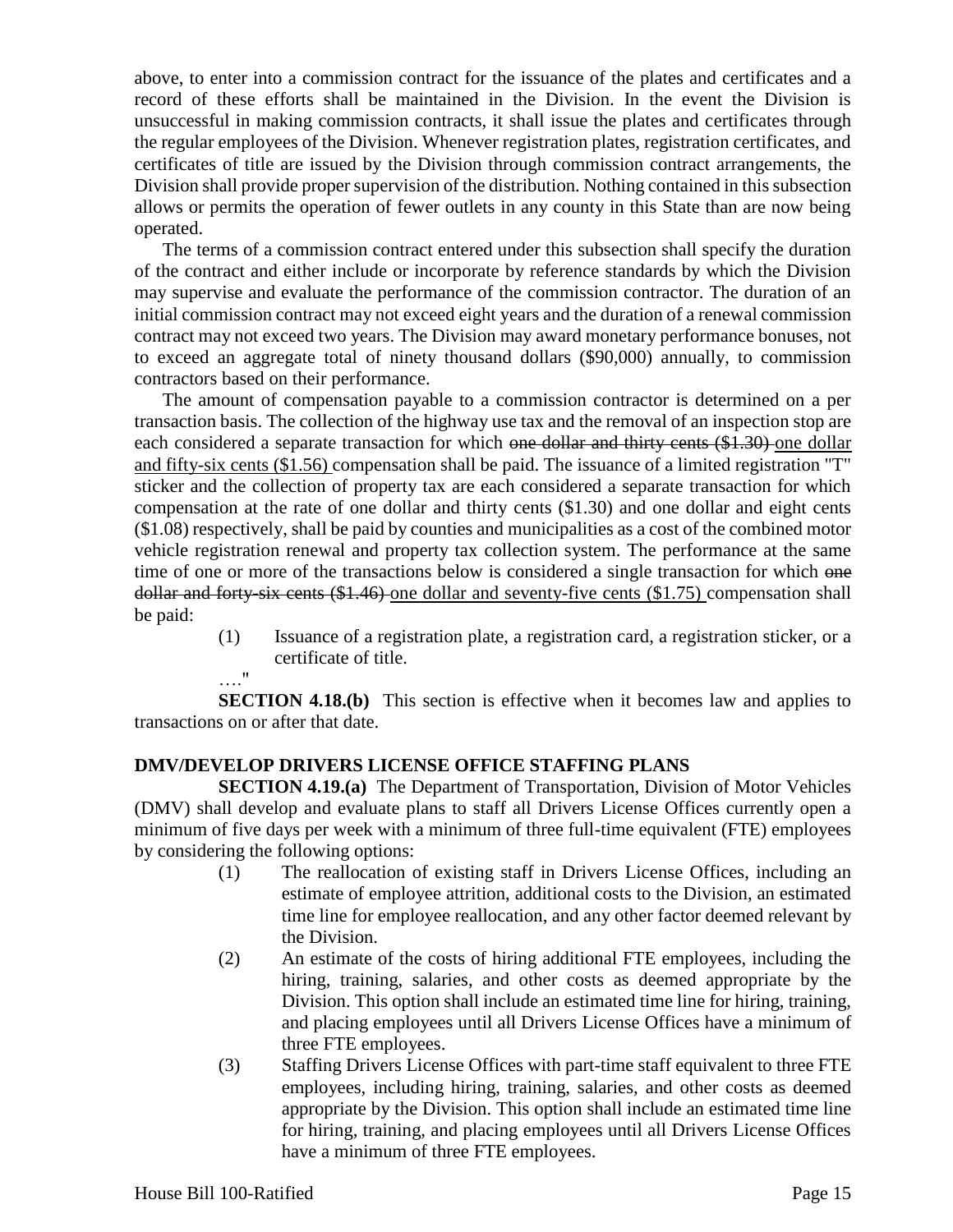(4) The reallocation of FTE employees from other units within the Department of Transportation. This option shall include estimated costs and a time line for training and placing employees until all Drivers License Offices have a minimum of three FTE employees.

**SECTION 4.19.(b)** A report outlining these options and a final recommendation shall be submitted to the Joint Legislative Transportation Oversight Committee, the House of Representatives Appropriations Committee on Transportation, the Senate Appropriations Committee on the Department of Transportation, and the Fiscal Research Division by March 1, 2020.

## **FERRY/PASSENGER FERRY FUNDS**

**SECTION 4.20.** The Department of Transportation, Ferry Division, may enter into a contract to lease a passenger ferry vessel for operation between Hatteras and Ocracoke from May 20, 2019, to September 5, 2019, without complying with the provisions of Article 8 of Chapter 143 of the General Statutes, G.S. 136-28.1, or any other provision of law to the contrary. Of the funds appropriated in this act to the Department, any lease entered into pursuant to this section shall not exceed one million dollars (\$1,000,000).

## **FERRY TOLL STUDY**

**SECTION 4.21.(a)** The Department of Transportation shall study the feasibility of raising ferry tolls for nonresidents. The study shall consider the following:

- (1) The permissibility under the United States Constitution and any other applicable law of charging higher ferry tolls to nonresidents than to residents. If permissible, a summary of the legal justification the Department may need to provide and any legal restrictions that may apply.
- (2) An analysis of the current number, and future projection, of nonresidents that use North Carolina ferries by ferry route and feasibility of creating a differential of tolls for resident and nonresident users.
- (3) An analysis of the cost of toll collection for each route versus revenues collected.
- (4) Exploration of different toll collection methods and streamlining current toll collection processes.

(5) Any other topic or issue the Department determines to be relevant to the study. **SECTION 4.21.(b)** By March 15, 2020, the Department shall report its findings from the study, including any legislative recommendations, to the chairs of the Joint Legislative Transportation Oversight Committee and the Fiscal Research Division.

## **REPORT ON FUNDS APPROPRIATED FOR USE ON RAIL INFRASTRUCTURE**

**SECTION 4.22.(a)** On or before March 1, 2020, the Department of Transportation shall submit an itemized report detailing the use of the funds appropriated in this act for the Piedmont locomotives and cars to the Joint Legislative Transportation Oversight Committee, the House of Representatives Appropriations Committee on Transportation, the Senate Appropriations Committee on the Department of Transportation, and the Fiscal Research Division. The report shall include the overhaul policy for locomotives, a locomotives overhaul schedule with budget requirements, and amount of funds expended and committed for overhaul activities.

**SECTION 4.22.(b)** On or before March 1, 2020, the Department of Transportation shall submit an itemized report detailing the use of the funds appropriated in this act for the train station maintenance needs to the Joint Legislative Transportation Oversight Committee, the House of Representatives Appropriations Committee on Transportation, the Senate Appropriations Committee on the Department of Transportation, and the Fiscal Research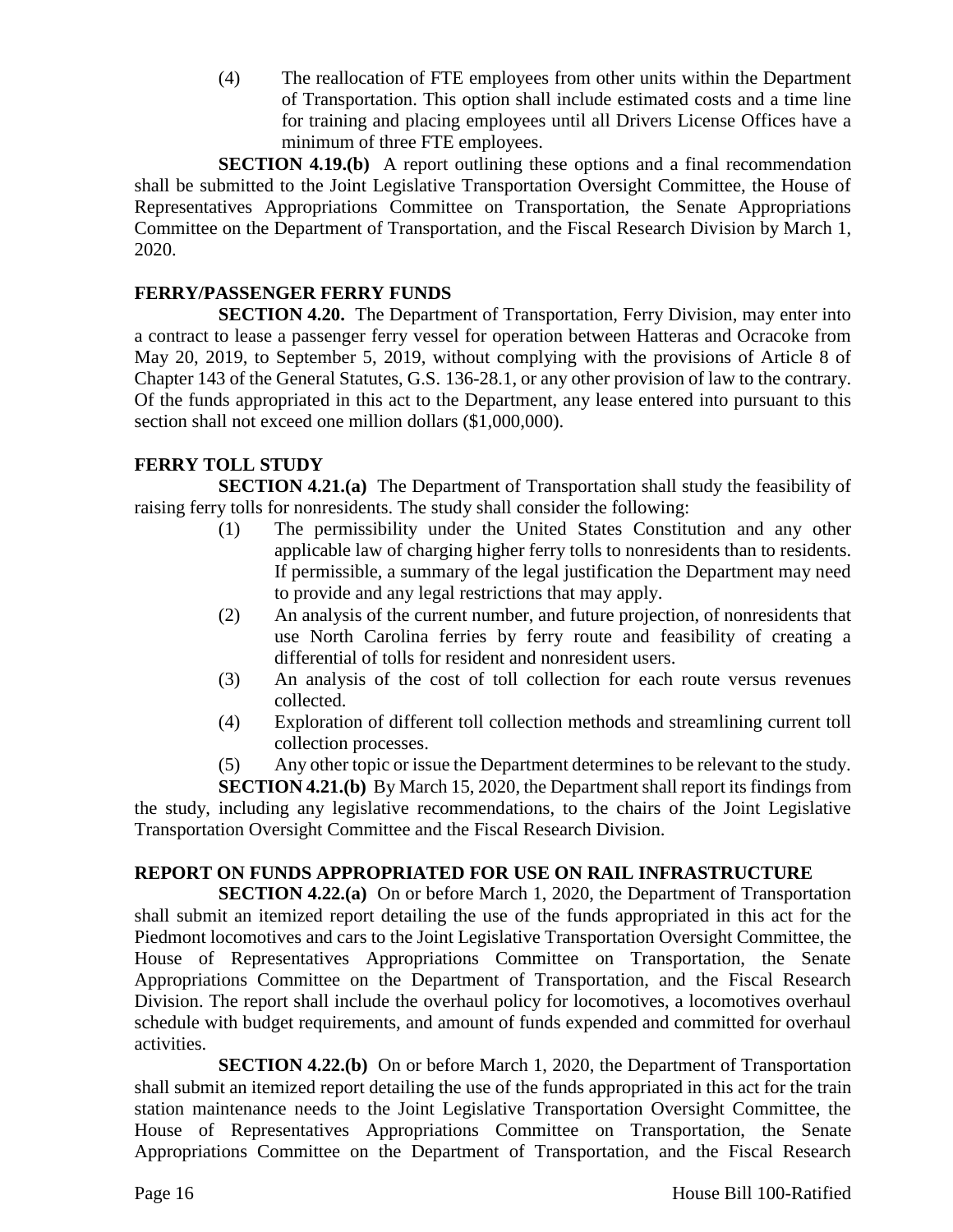Division. The report shall include the eligibility requirements of stations, methodology in allocating funds to stations, allowed uses of funds, and amount of funds expended and committed for projects.

## **FUNDS FOR SELMA UNION STATION DEPOT**

**SECTION 4.23.** Of the funds appropriated in this act to the Department of Transportation for train station maintenance, the sum of two hundred fifty-seven thousand five hundred dollars (\$257,500) in nonrecurring funds shall be allocated to the Selma Union Station Depot for train station maintenance.

#### **PORTS/RAISING POWER LINES OVER CAPE FEAR RIVER**

**SECTION 4.24.(a)** The nonrecurring funds appropriated in this act to the NC Ports Authority for the 2019-2020 fiscal year to raise the power lines over the Cape Fear River near Wilmington shall only be used for this purpose. The Department of Transportation shall only allocate these funds to the NC Ports Authority on a reimbursement basis after the NC Ports Authority has provided a report that outlines the costs incurred in raising the power lines.

**SECTION 4.24.(b)** The NC Ports Authority shall submit a status report on the use of these funds to the Joint Legislative Transportation Oversight Committee by January 1, 2020, and quarterly thereafter until the project is completed. The status report shall include: contract status, scope of work, work progress, and anticipated completion date.

## **PART V. MISCELLANEOUS**

## **STATE BUDGET ACT APPLIES**

**SECTION 5.1.(a)** The provisions of the State Budget Act, Chapter 143C of the General Statutes, are reenacted and shall remain in full force and effect and are incorporated in this act by reference.

**SECTION 5.1.(b)** The budget enacted by the General Assembly is for the maintenance of the Department of Transportation for the 2019-2021 biennial budget as provided in G.S. 143C-3-5. This budget includes the appropriations of State funds as defined in G.S. 143C-1-1(d)(25).

The Director of the Budget submitted a recommended budget to the General Assembly in the Governor's Recommended Budget and in the Budget Support Document for the Department of Transportation for the 2019-2021 fiscal biennium, dated March 2019. The adjustments to the recommended budget for the Department of Transportation made by the General Assembly are set out in this act.

**SECTION 5.1.(c)** The budget enacted by the General Assembly for the Department of Transportation shall also be interpreted in accordance with the special provisions in this act and other appropriate legislation. In the event that there is a conflict between the line-item budget certified by the Director of the Budget for the Department of Transportation and the budget enacted by the General Assembly for the Department of Transportation, the budget enacted by the General Assembly shall prevail.

#### **APPROPRIATIONS LIMITATIONS AND DIRECTIONS APPLY**

**SECTION 5.2.(a)** If House Bill 966, 2019 Regular Session, becomes law, then Part III and Part XL of that act are repealed.

**SECTION 5.2.(b)** Subsection (b) of Section 1.1 of S.L. 2019-209 is repealed. The instructions contained in S.L. 2019-209 governing the implementation of salaries and benefits shall apply to the funds appropriated in this act, for those purposes.